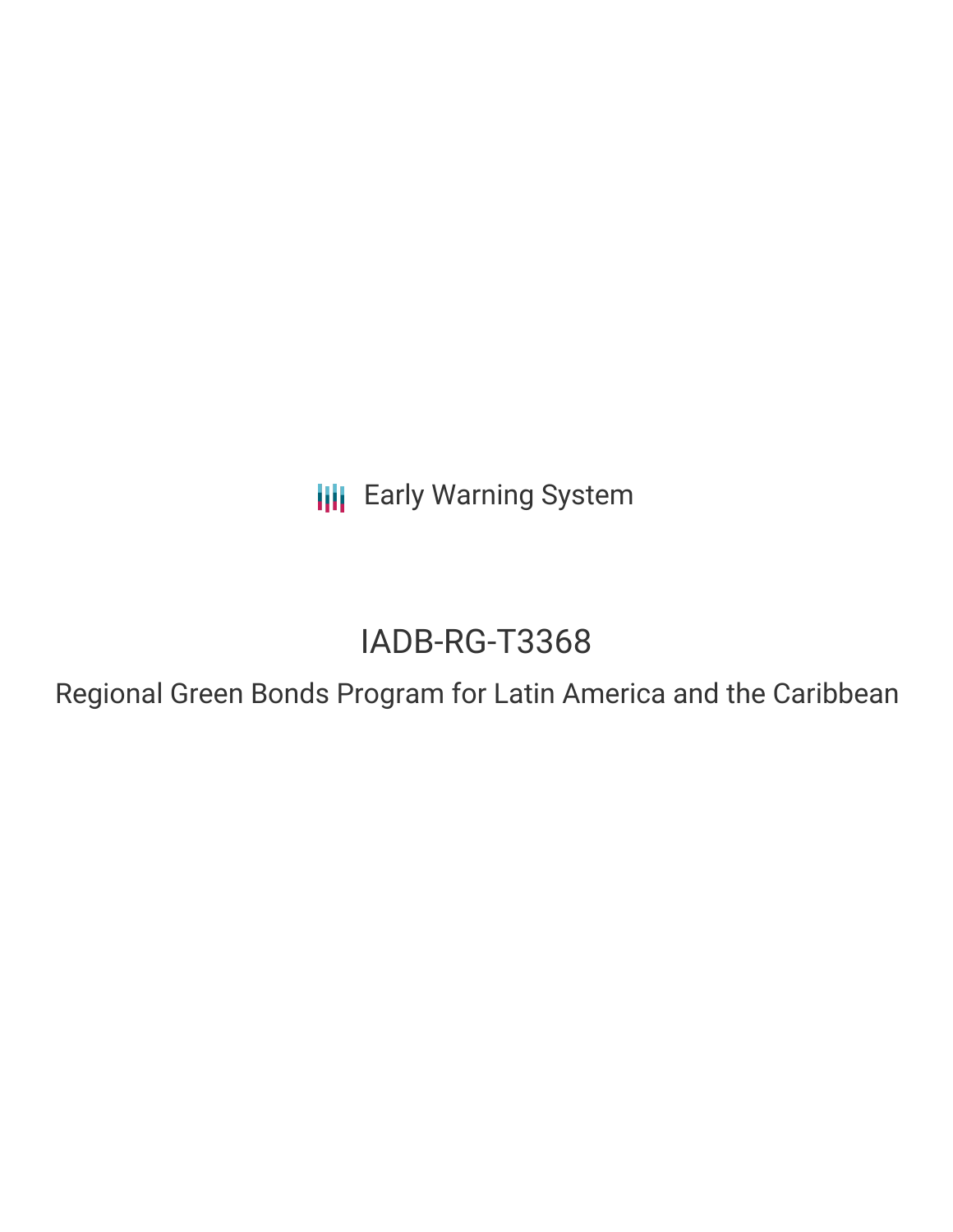

#### **Quick Facts**

| <b>Financial Institutions</b>  | Inter-American Development Bank (IADB) |
|--------------------------------|----------------------------------------|
| <b>Status</b>                  | Approved                               |
| <b>Bank Risk Rating</b>        | C                                      |
| <b>Voting Date</b>             | 2019-04-23                             |
| <b>Borrower</b>                | Regional                               |
| <b>Sectors</b>                 | Finance, Technical Cooperation         |
| <b>Investment Type(s)</b>      | Grant                                  |
| <b>Investment Amount (USD)</b> | $$1.90$ million                        |
| <b>Project Cost (USD)</b>      | $$2.05$ million                        |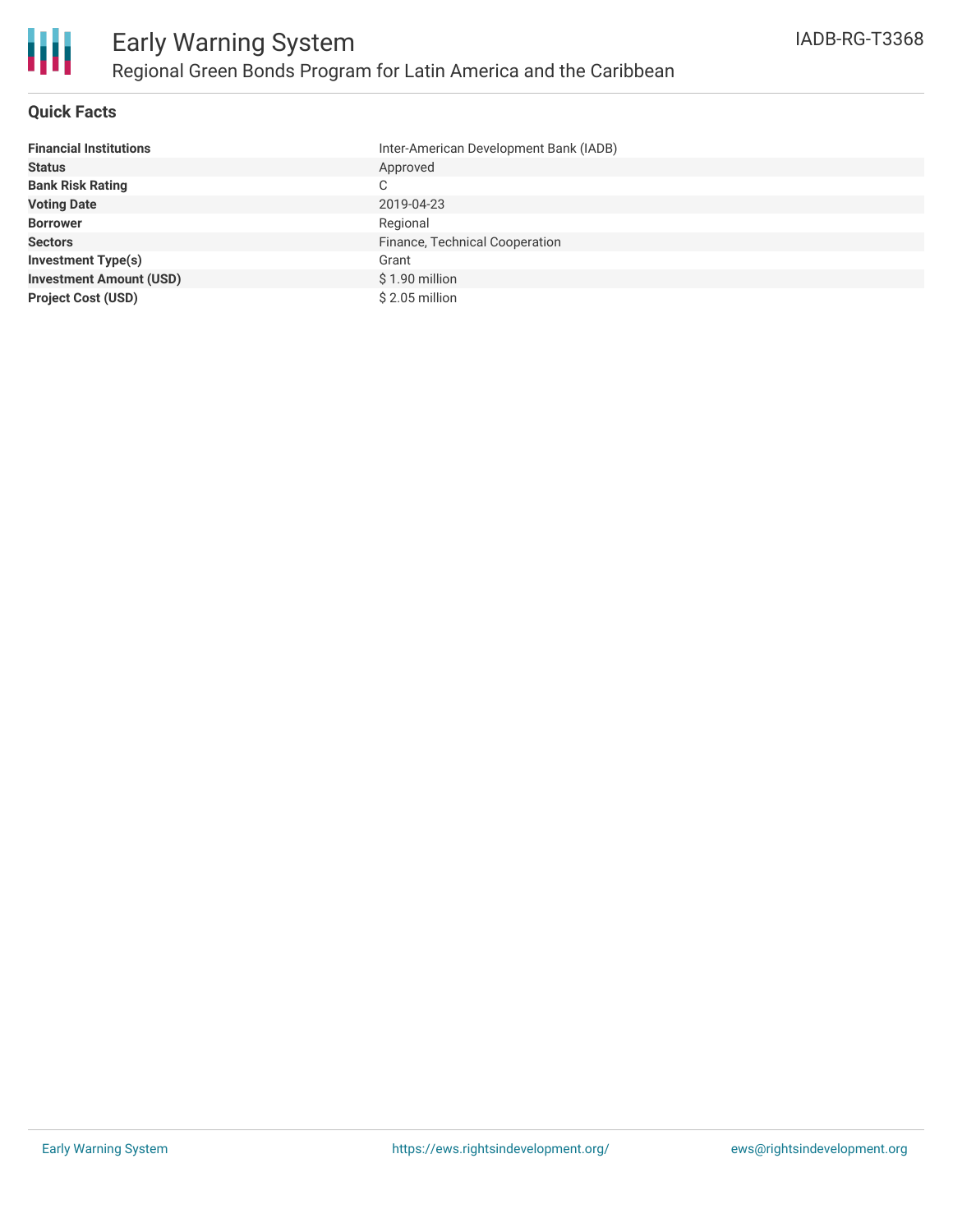

#### **Project Description**

The objective of the proposed program is to scale-up and replicate the IDBG support for green bonds, while as well expand the experience to new issuers (governments and municipalities) and to new instruments (sustainable bonds): "Providing the necessary technical assistance to governments and NDB clients relating to issuances on more challenging sectors beyond Renewable Energy, including sustainable agriculture, multi-sector portfolios, Sustainable Development Goals (SDGs) thematic projects by – among others - developing methodological, knowledge and technical frameworks; Providing the necessary technical assistance to identify national and subnational budget expenditures that could be eligible for green and sustainability bonds, promoting inter-ministerial dialogues to prioritize assets, allocate proceeds and ensure bonds alignment with countries' commitments under their NDC and SDG. Providing technical support to governments and additional NDB clients regarding financial structuring aspects of the bond issuance and aggregation of portfolios, as well as regarding the use of credit enhancement features and identifying opportunities for the IDB or IDB Invest to offer financial instruments (guarantees, private placement, anchor investments and blended finance solutions for the mobilization of resources through other multilateral partners, such as EIB and KFW); Assessing international appetite for investments in LAC sustainable and green bonds issuances (including the conditions in terms of costs and framework, and potential for Green Panda Bonds issuances in China, the potential of SGD bonds and the impact of credit enhancement).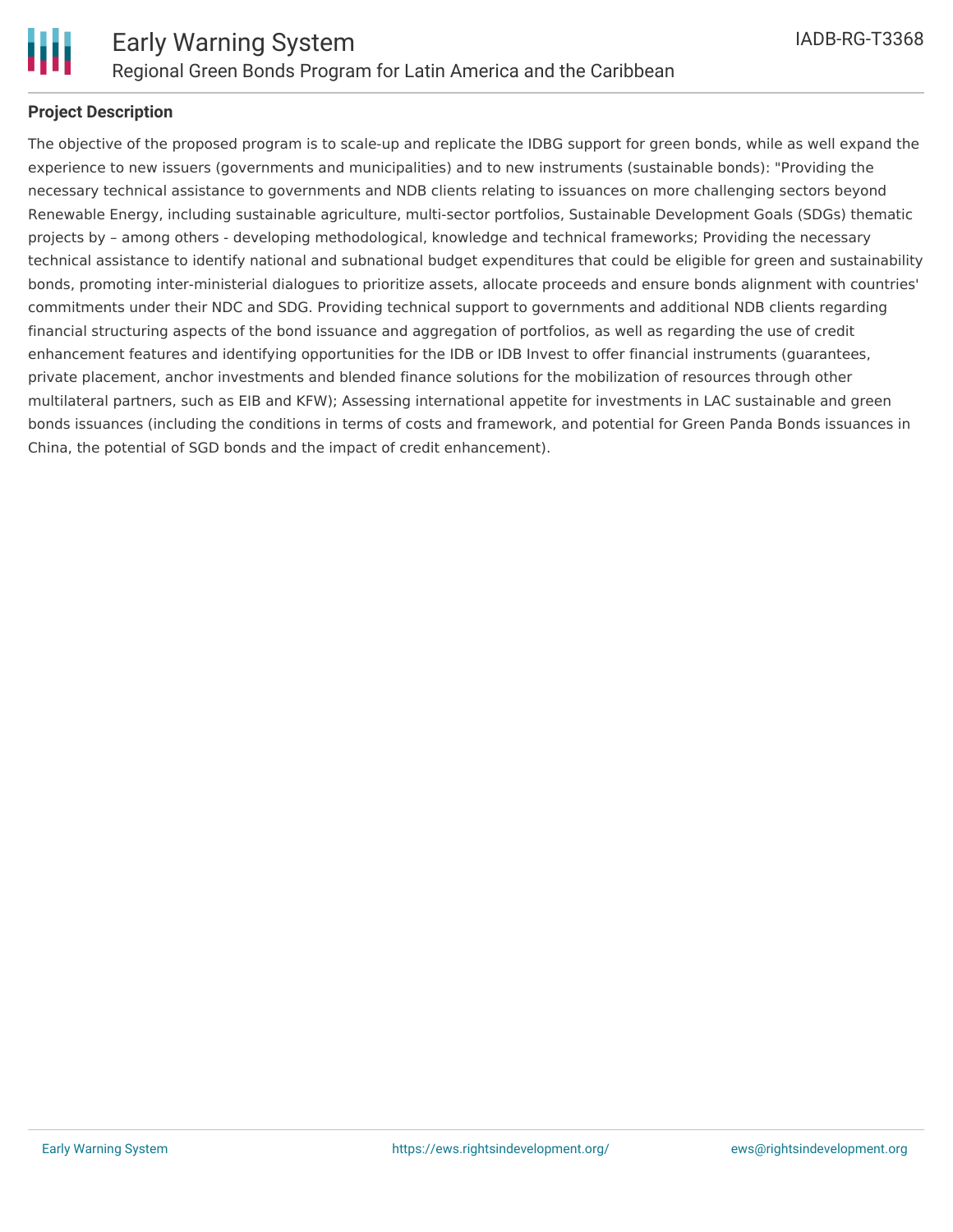

### Early Warning System Regional Green Bonds Program for Latin America and the Caribbean

#### **Investment Description**

• Inter-American Development Bank (IADB)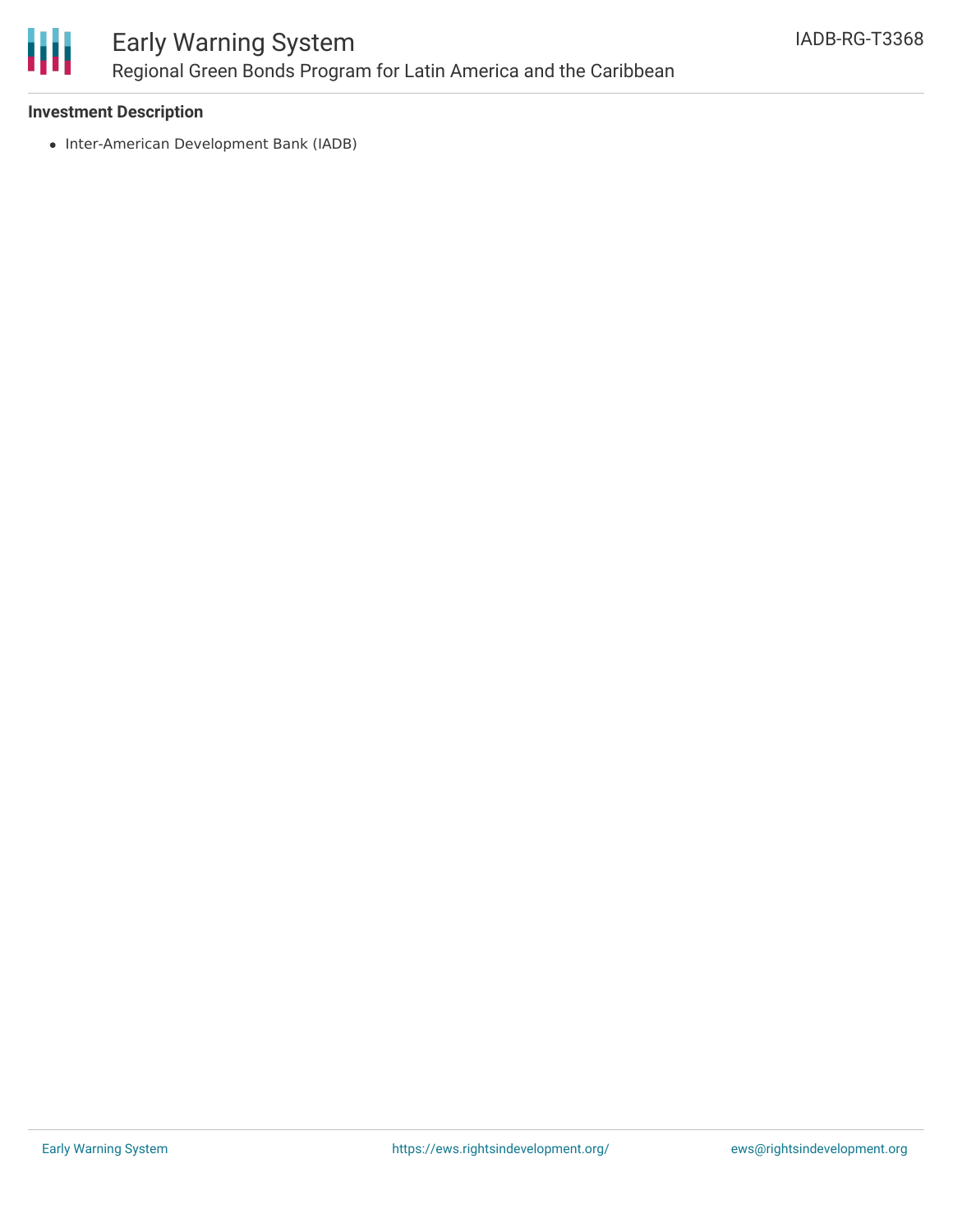#### **Contact Information**

#### ACCOUNTABILITY MECHANISM OF IADB

The Independent Consultation and Investigation Mechanism (MICI) is the independent complaint mechanism and fact-finding body for people who have been or are likely to be adversely affected by an Inter-American Development Bank (IDB) or Inter-American Investment Corporation (IIC)-funded project. If you submit a complaint to MICI, they may assist you in addressing the problems you raised through a dispute-resolution process with those implementing the project and/or through an investigation to assess whether the IDB or IIC is following its own policies for preventing or mitigating harm to people or the environment. You can submit a complaint by sending an email to MICI@iadb.org. You can learn more about the MICI and how to file a complaint at http://www.iadb.org/en/mici/mici,1752.html (in English) or http://www.iadb.org/es/mici/mici,1752.html (Spanish).